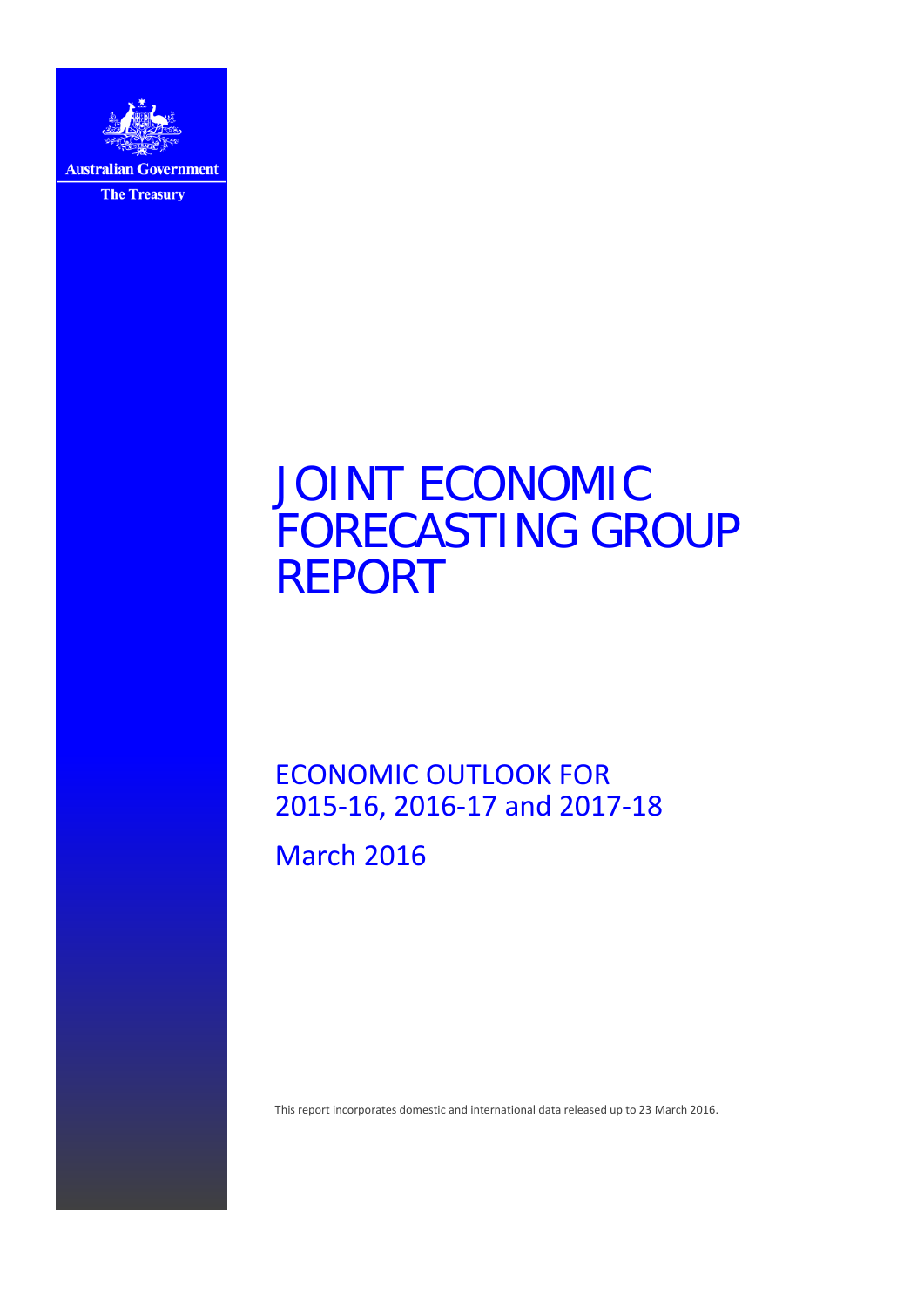- 1. The economic outlook remains broadly in line with the December 2015 JEFG. The December quarter 2015 National Accounts confirmed the economy is transitioning to broader-based growth, with household consumption, dwelling investment and exports supporting economic activity. Real GDP is forecast to grow by  $2\frac{3}{4}$  per cent in 2015-16, up from  $2\frac{1}{2}$  per cent in the December JEFG report, due to somewhat stronger-than-expected growth in both consumption and export volumes in the second half of 2015. Real GDP growth is forecast to be 2¾ per cent in 2016-17 and 3 per cent in 2017-18, unchanged from the December JEFG report (see Table 1).
- 2. Major trading partner growth continues to be forecast to be 4 per cent per year over the forecast horizon. There remain downside risks to the international outlook, with the world economy continuing to struggle to regain sustained momentum. China is expected to support near-term growth, but still has a rebalancing task ahead. In addition, any heightened uncertainty about China's growth prospects would be expected to weigh on global sentiment.
- 3. The forecasts have been updated to reflect higher commodity prices than were assumed in the December JEFG report. The price of iron ore, which increased by around 40 per cent from January to March, is assumed to be \$US49 per tonne, up from \$US39 per tonne in the December JEFG report. The price of oil (Malaysian Tapis) is now assumed to remain at \$US35 a barrel, up from \$US32 in the December JEFG report. The Australian dollar is assumed to be US 71 cents, up from US 70 cents in the December JEFG report.
- 4. While the price of oil stabilised from its lows at the start of the 2016, it remains well below its average level over the past few years. Australia is currently a net importer of oil and petroleum products and low oil prices are expected to support domestic economic growth in the near term as Australian households and businesses benefit from low fuel prices. However, as Australia's production of liquefied natural gas (LNG) increases, low oil prices are forecast to weigh on aggregate export prices.
- 5. The fall in the terms of trade over the forecast period is expected to be less steep than in the December JEFG report, largely due to the higher assumptions for bulk commodity prices. The terms of trade are forecast to fall by 8½ per cent in 2015-16 and rise by ¼ per cent in 2016-17, compared with falls of 10½ per cent in 2015-16 and 3 per cent in 2016-17 in the December JEFG report.
- 6. Real household consumption is expected to grow at a solid pace over the forecast horizon, supported by a gradual decline in the household savings ratio. In the near term, consumption is forecast to increase by 3 per cent in 2015-16, up from 2¾ per cent in the December JEFG report. In contrast, the near term forecasts for business investment have been downgraded slightly since the December JEFG report following weaker capital expenditure projections by non-mining firms. As previously forecast, dwelling investment growth is expected to ease in 2016-17 and 2017-18 after strong expected growth in 2015-16. LNG production is expected to ramp up across the forecast horizon, fuelling continued strength in exports.
- 7. Continued moderate growth in labour costs is expected to support solid employment growth over the forecast years, reducing the unemployment rate to 5¾ per cent by the June quarter of 2018. In through-the-year terms, wage growth (as measured by the Wage Price Index) has been downgraded from 2½ to 2¼ per cent in the June quarter 2016 and from 2¾ to 2½ per cent in the June quarter 2017. Headline consumer price inflation has also been downgraded slightly in the near term, but is forecast to return to 2½ per cent by the June quarter 2018, unchanged from the December JEFG report.
- 8. Nominal GDP growth is forecast to increase from 2<sup>3</sup>/4 per cent in 2015-16 to 4<sup>1/2</sup> per cent in 2016-17. Nominal GDP growth is expected to pick up to 5 per cent in 2017-18 as stronger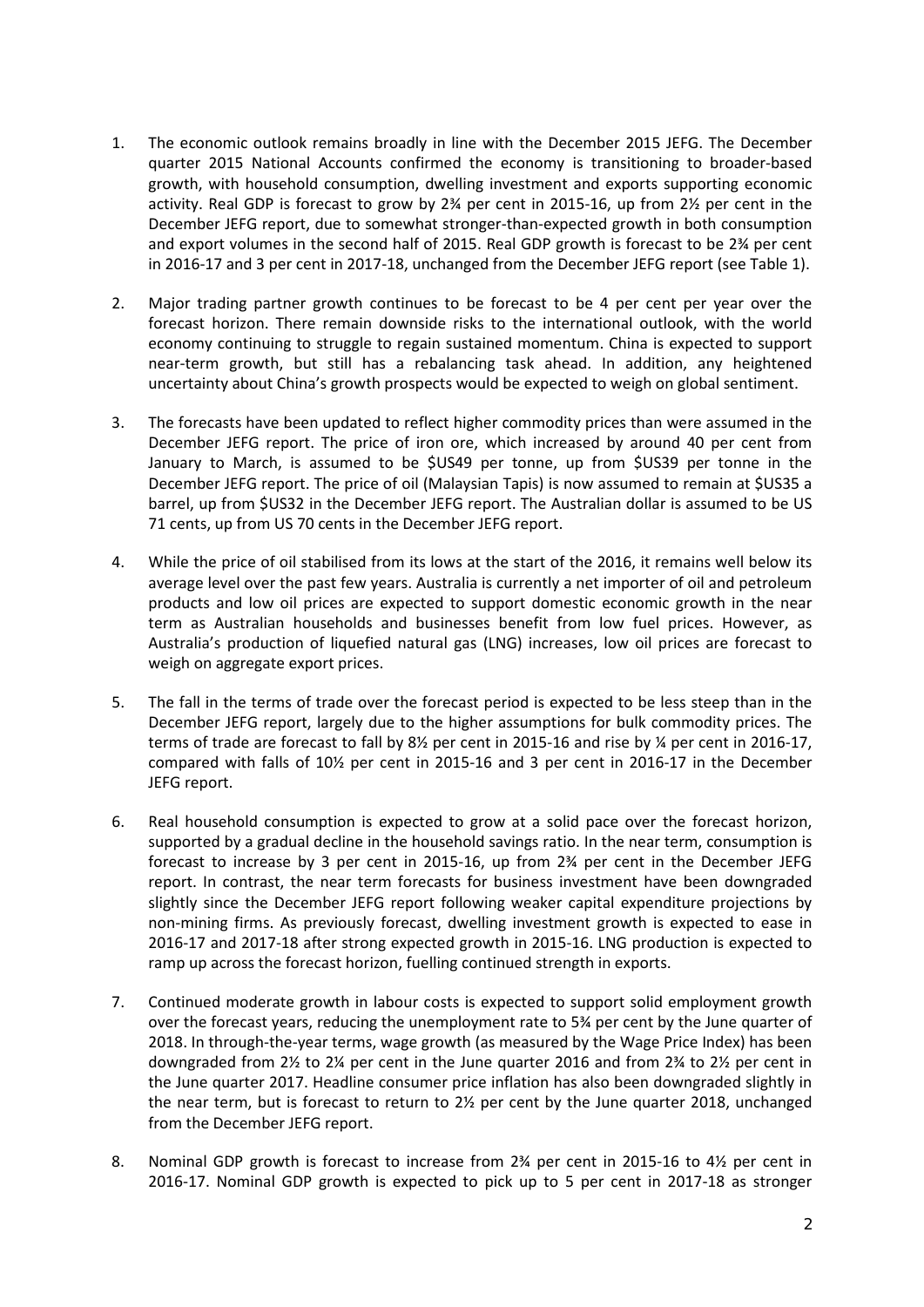growth in output volumes combines with faster domestic price growth. Forecast nominal GDP growth is higher by a ¼ percentage point in 2016-17 compared to the December JEFG report, with the higher terms of trade more than offsetting weaker domestic price inflation.

9. The key risks around the forecasts remain similar to those identified in the December JEFG report. The international outlook and the scale and timing of the pickup in non-mining investment are still major sources of uncertainty, and uncertainty around the pace of decline in the household savings ratio poses a risk to the rate of consumption growth. In addition, there is a risk that the exchange rate continues to strengthen, weighing on the contribution to growth from Australia's net exports of goods and services. Whether the recent lift in commodity prices will be sustained also represents a key risk to nominal GDP growth.